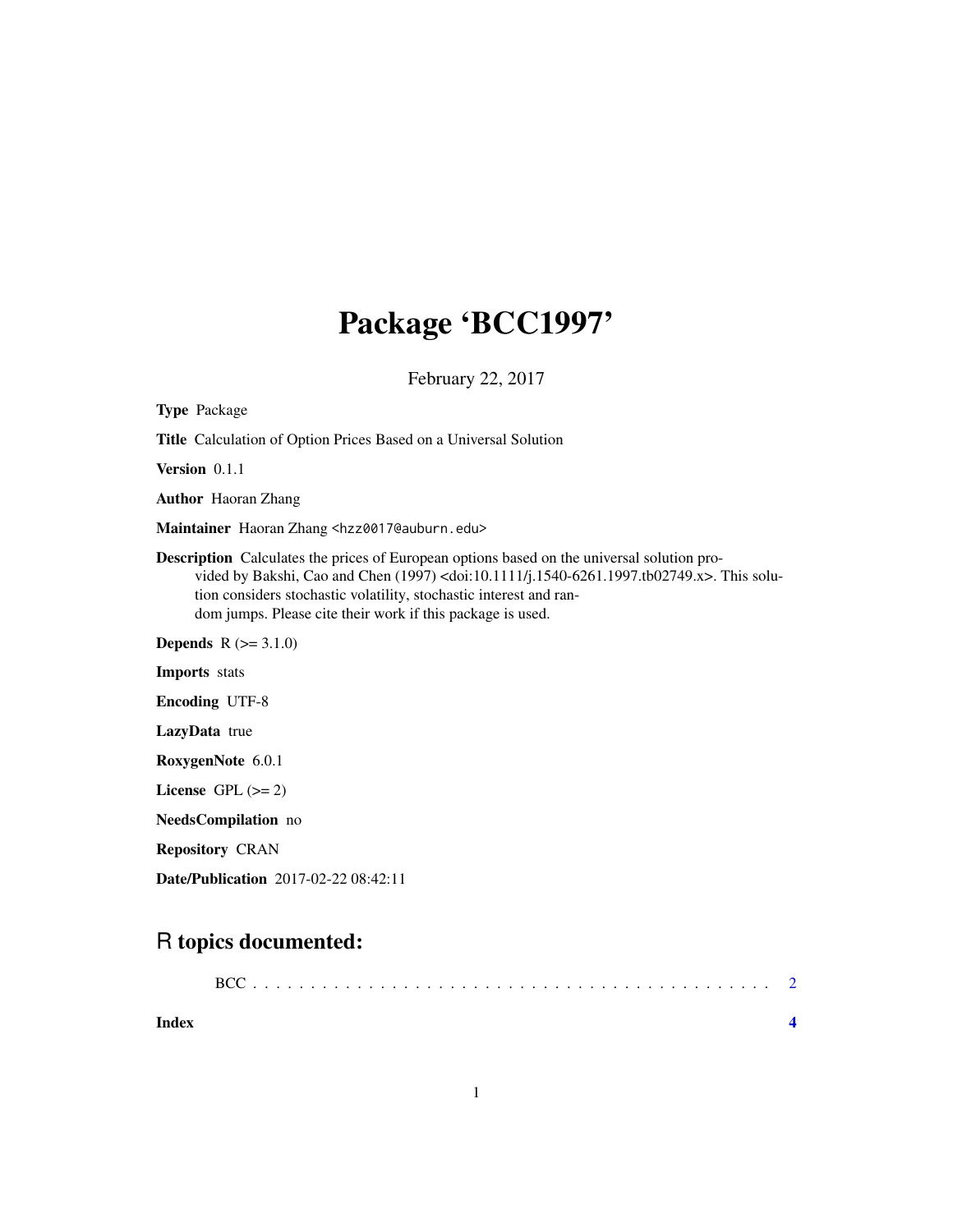#### <span id="page-1-0"></span>Description

This is a function to calculate the prices of European options based on the universal solution provided by Bakshi, Cao and Chen (1997) <doi:10.1111/j.1540-6261.1997.tb02749.x>. This solution takes stochastic volatility, stochastic interest and random jumps into consideration. Please cite their work if this package is used.

#### Usage

```
BCC(kappav, kappar, thetav, thetar, sigmav, sigmar, muj, sigmaj, rho, lambda,
S0, K, V0, R0, t)
```
#### Arguments

| kappav | Speed of convergence on variance                  |
|--------|---------------------------------------------------|
| kappar | Speed of convergence on risk free rate            |
| thetav | Long-term variance                                |
| thetar | Long-term risk free rate                          |
| sigmav | Volatility of variance                            |
| sigmar | Volatility of risk free rate                      |
| muj    | Jump size                                         |
| sigmaj | Volatility of jumps                               |
| rho    | Correlation between underlying price and variance |
| lambda | Jump intensity                                    |
| S0     | Initial/Current underlying price                  |
| K      | Strike price                                      |
| V0     | Initial/Current variance                          |
| R0     | Initial/Current risk free rate                    |
| t      | Time to maturity                                  |

#### Value

Call: return the price of the European call oprion Put: return the price of the European put oprion

#### Note

Please notice each parameter has its "reasonable range". e.g. volatilities cannot be zero or smaller than zero, please input 0.0000001 when they are zero.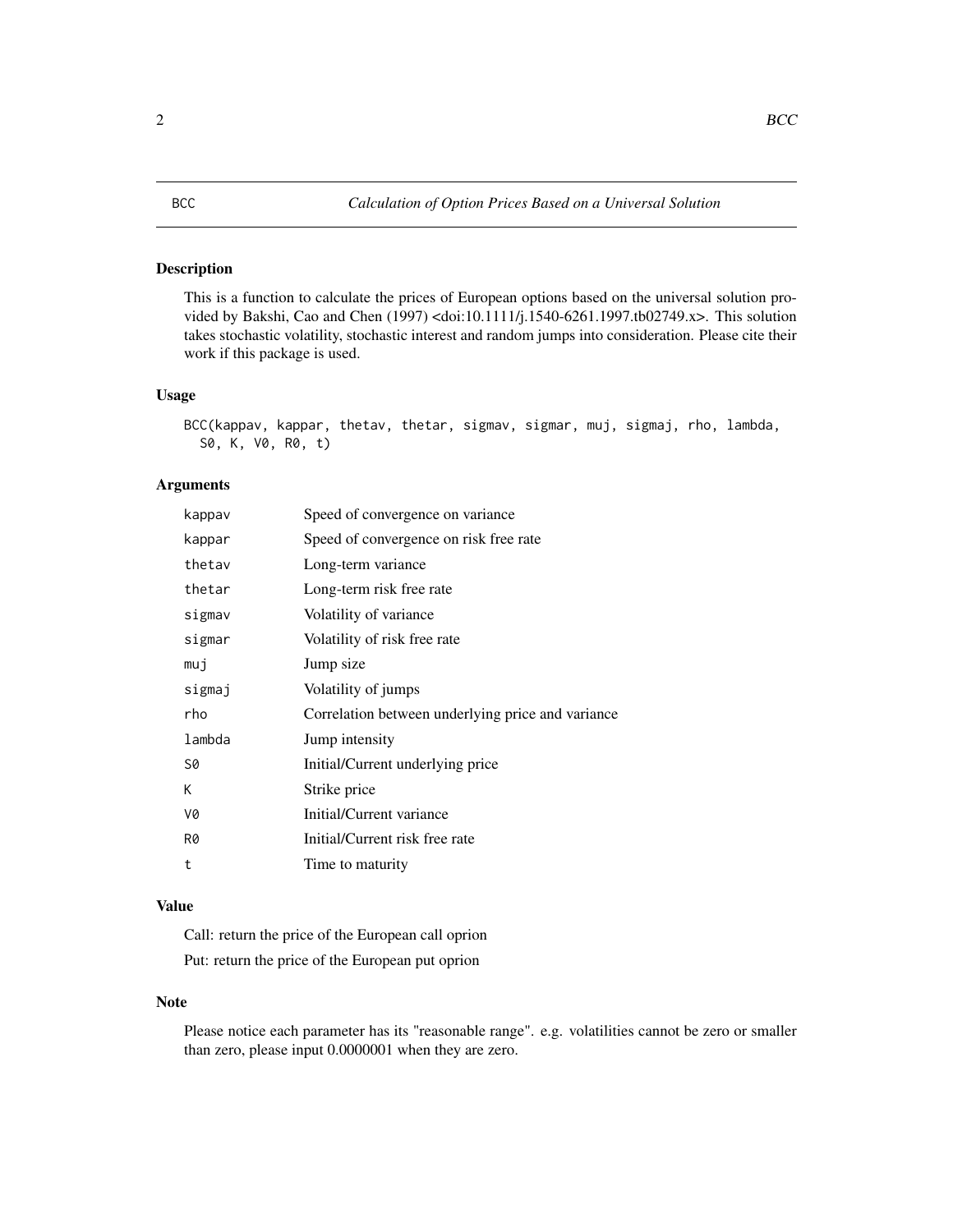#### $BCC$  3

### Examples

BCC(kappav=0,kappar=0,thetav=0,thetar=0,sigmav=0.0000001,sigmar=0.0000001,muj=0, sigmaj=0.0000001,rho=0,lambda=0,S0=100,K=100,V0=0.04,R0=0.01,t=1) BCC(kappav=0.5,kappar=0,thetav=0.025,thetar=0,sigmav=0.09,sigmar=0.0000001,muj=0, sigmaj=0.0000001,rho=0.1,lambda=0,S0=100,K=100,V0=0.04,R0=0.01,t=1)